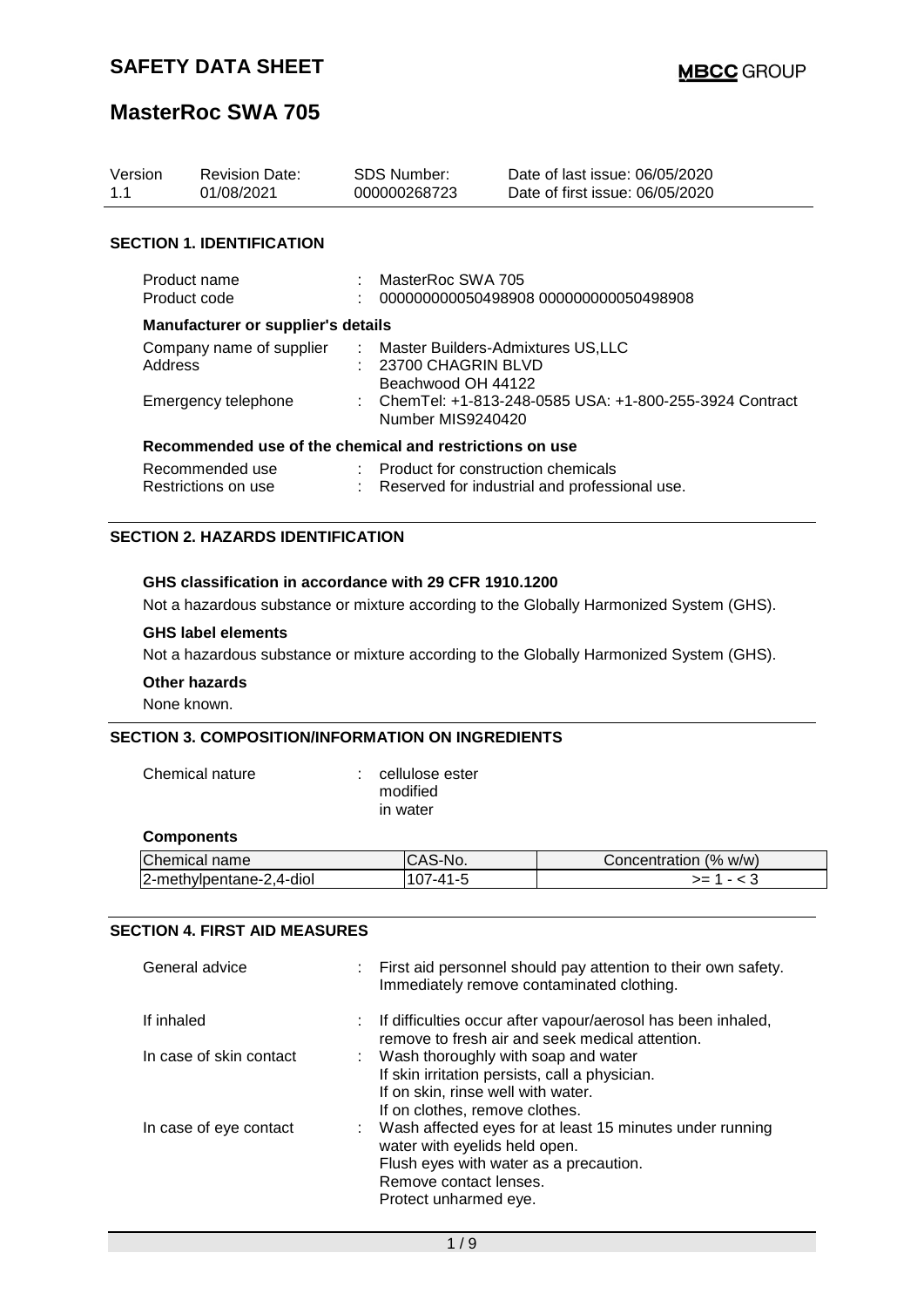| Version<br>1.1 |                   | <b>Revision Date:</b><br>01/08/2021                                            |                                                                                                                                                                  | SDS Number:<br>000000268723                                                             | Date of last issue: 06/05/2020<br>Date of first issue: 06/05/2020                                                |
|----------------|-------------------|--------------------------------------------------------------------------------|------------------------------------------------------------------------------------------------------------------------------------------------------------------|-----------------------------------------------------------------------------------------|------------------------------------------------------------------------------------------------------------------|
|                | If swallowed      |                                                                                |                                                                                                                                                                  | Keep eye wide open while rinsing.<br>seek medical attention.<br>Do NOT induce vomiting. | If eye irritation persists, consult a specialist.<br>Immediately rinse mouth and then drink 200-300 ml of water, |
|                | delayed           | Most important symptoms<br>and effects, both acute and                         |                                                                                                                                                                  | None known.                                                                             |                                                                                                                  |
|                |                   | Notes to physician                                                             |                                                                                                                                                                  | Treat symptomatically.                                                                  |                                                                                                                  |
|                |                   | <b>SECTION 5. FIRE-FIGHTING MEASURES</b>                                       |                                                                                                                                                                  |                                                                                         |                                                                                                                  |
|                |                   | Suitable extinguishing media                                                   |                                                                                                                                                                  | Foam<br>Water spray<br>Dry powder<br>Carbon dioxide (CO2)                               |                                                                                                                  |
|                | media             | Unsuitable extinguishing                                                       | water jet<br>t<br>÷<br>See SDS section 10 - Stability and reactivity.<br>harmful vapours<br>÷<br>nitrogen oxides<br>fumes/smoke<br>carbon black<br>carbon oxides |                                                                                         |                                                                                                                  |
|                | fighting          | Specific hazards during fire                                                   |                                                                                                                                                                  |                                                                                         |                                                                                                                  |
|                | ucts              | Hazardous combustion prod-                                                     |                                                                                                                                                                  |                                                                                         |                                                                                                                  |
|                |                   | Further information                                                            | Standard procedure for chemical fires.<br>Use extinguishing measures that are appropriate to local cir-<br>cumstances and the surrounding environment.           |                                                                                         |                                                                                                                  |
|                | for fire-fighters | Special protective equipment :                                                 |                                                                                                                                                                  | essary.                                                                                 | Wear self-contained breathing apparatus for firefighting if nec-                                                 |
|                |                   | <b>SECTION 6. ACCIDENTAL RELEASE MEASURES</b>                                  |                                                                                                                                                                  |                                                                                         |                                                                                                                  |
|                |                   | Personal precautions, protec-:<br>tive equipment and emer-<br>gency procedures |                                                                                                                                                                  | Use personal protective equipment.                                                      |                                                                                                                  |
|                |                   | <b>Environmental precautions</b>                                               |                                                                                                                                                                  |                                                                                         | Prevent further leakage or spillage if safe to do so.                                                            |

|                           |  | If the product contaminates rivers and lakes or drains inform<br>respective authorities. |
|---------------------------|--|------------------------------------------------------------------------------------------|
| Methods and materials for |  | Wipe up with absorbent material (e.g. cloth, fleece).                                    |

| <u>McMondo and materials</u> for | ville up with absolberit material (e.g. clutif, neede |
|----------------------------------|-------------------------------------------------------|
| containment and cleaning up      | Keep in suitable, closed containers for disposal.     |

### **SECTION 7. HANDLING AND STORAGE**

| Advice on protection against :<br>fire and explosion | Normal measures for preventive fire protection.                                                                                                                                                                                  |
|------------------------------------------------------|----------------------------------------------------------------------------------------------------------------------------------------------------------------------------------------------------------------------------------|
| Advice on safe handling                              | : Avoid contact with skin and eyes.<br>For personal protection see section 8.<br>Smoking, eating and drinking should be prohibited in the ap-<br>plication area.<br>Dispose of rinse water in accordance with local and national |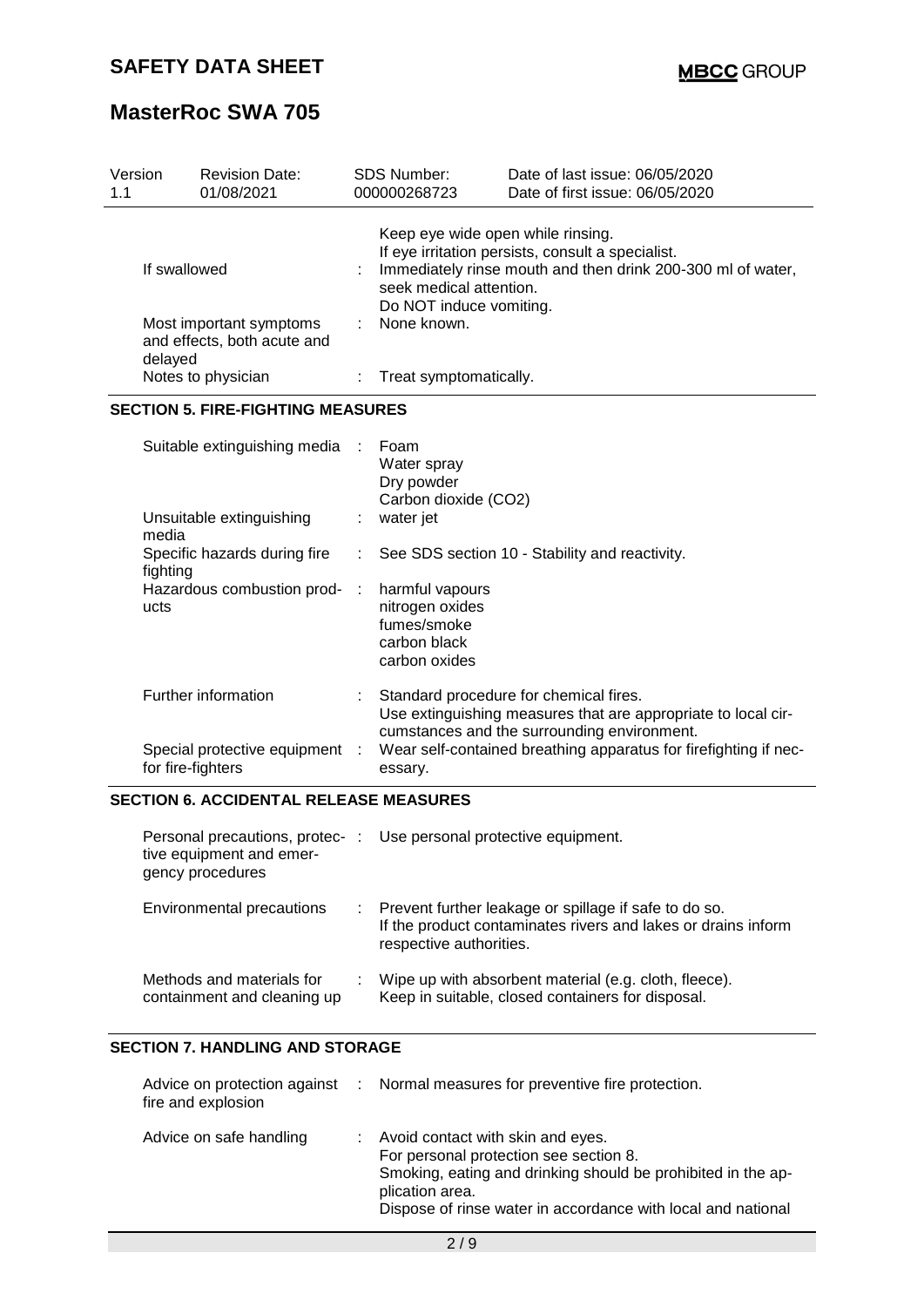| Version<br>1.1                                 | <b>Revision Date:</b><br>01/08/2021 | <b>SDS Number:</b><br>000000268723                                                                                                                                                               | Date of last issue: 06/05/2020<br>Date of first issue: 06/05/2020 |  |  |  |  |
|------------------------------------------------|-------------------------------------|--------------------------------------------------------------------------------------------------------------------------------------------------------------------------------------------------|-------------------------------------------------------------------|--|--|--|--|
| Conditions for safe storage                    |                                     | regulations.<br>Keep container tightly closed in a dry and well-ventilated<br>place.<br>Electrical installations / working materials must comply with                                            |                                                                   |  |  |  |  |
| Further information on stor-<br>age conditions |                                     | the technological safety standards.<br>Keep only in the original container in a cool, dry, well-<br>ventilated place away from ignition sources, heat or flame.<br>Protect from direct sunlight. |                                                                   |  |  |  |  |
| Further information on stor-<br>age stability  |                                     |                                                                                                                                                                                                  | No decomposition if stored and applied as directed.               |  |  |  |  |

#### **SECTION 8. EXPOSURE CONTROLS/PERSONAL PROTECTION**

#### **Ingredients with workplace control parameters**

| Components               | CAS-No.        | Value type<br>(Form of<br>exposure)             | Control parame-<br>ters / Permissible<br>concentration | <b>Basis</b>                         |
|--------------------------|----------------|-------------------------------------------------|--------------------------------------------------------|--------------------------------------|
| 2-methylpentane-2,4-diol | $107 - 41 - 5$ | Ceil_Time                                       | 25 ppm<br>125 mg/m3                                    | <b>NIOSH</b>                         |
|                          |                | <b>CLV</b>                                      | 25 ppm<br>125 mg/m3                                    | 29 CFR<br>1910.1000<br>(Table Z-1-A) |
|                          |                | <b>STEL value</b><br>(Aerosol,<br>inhalable.)   | 10 mg/m3                                               | <b>ACGIHTLV</b>                      |
|                          |                | <b>STEL value</b><br>(Vapor frac-<br>tion)      | 50 ppm                                                 | <b>ACGIHTLV</b>                      |
|                          |                | <b>TWA value</b><br>(Vapor frac-<br>tion)       | 25 ppm                                                 | <b>ACGIHTLV</b>                      |
|                          |                | TWA (Vapor)                                     | 25 ppm                                                 | <b>ACGIH</b>                         |
|                          |                | STEL (Va-<br>por)                               | 50 ppm                                                 | <b>ACGIH</b>                         |
|                          |                | STEL (Inhal-<br>able fraction,<br>Aerosol only) | 10 mg/m3                                               | <b>ACGIH</b>                         |
|                          |                | C                                               | 25 ppm<br>125 mg/m3                                    | <b>NIOSH REL</b>                     |
|                          |                | $\mathsf{C}$                                    | 25 ppm<br>125 mg/m3                                    | OSHA P0                              |

**Engineering measures** : Ensure adequate ventilation.

| Personal protective equipment              |         |                                                                                                                                              |  |  |  |  |
|--------------------------------------------|---------|----------------------------------------------------------------------------------------------------------------------------------------------|--|--|--|--|
| Respiratory protection<br>Hand protection  | t.      | Wear respiratory protection if ventilation is inadequate.                                                                                    |  |  |  |  |
| Remarks                                    | t.      | Wear chemical resistant protective gloves. Manufacturer's<br>directions for use should be observed because of great di-<br>versity of types. |  |  |  |  |
| Eye protection<br>Skin and body protection | t.<br>÷ | Safety glasses with side-shields.<br>light protective clothing                                                                               |  |  |  |  |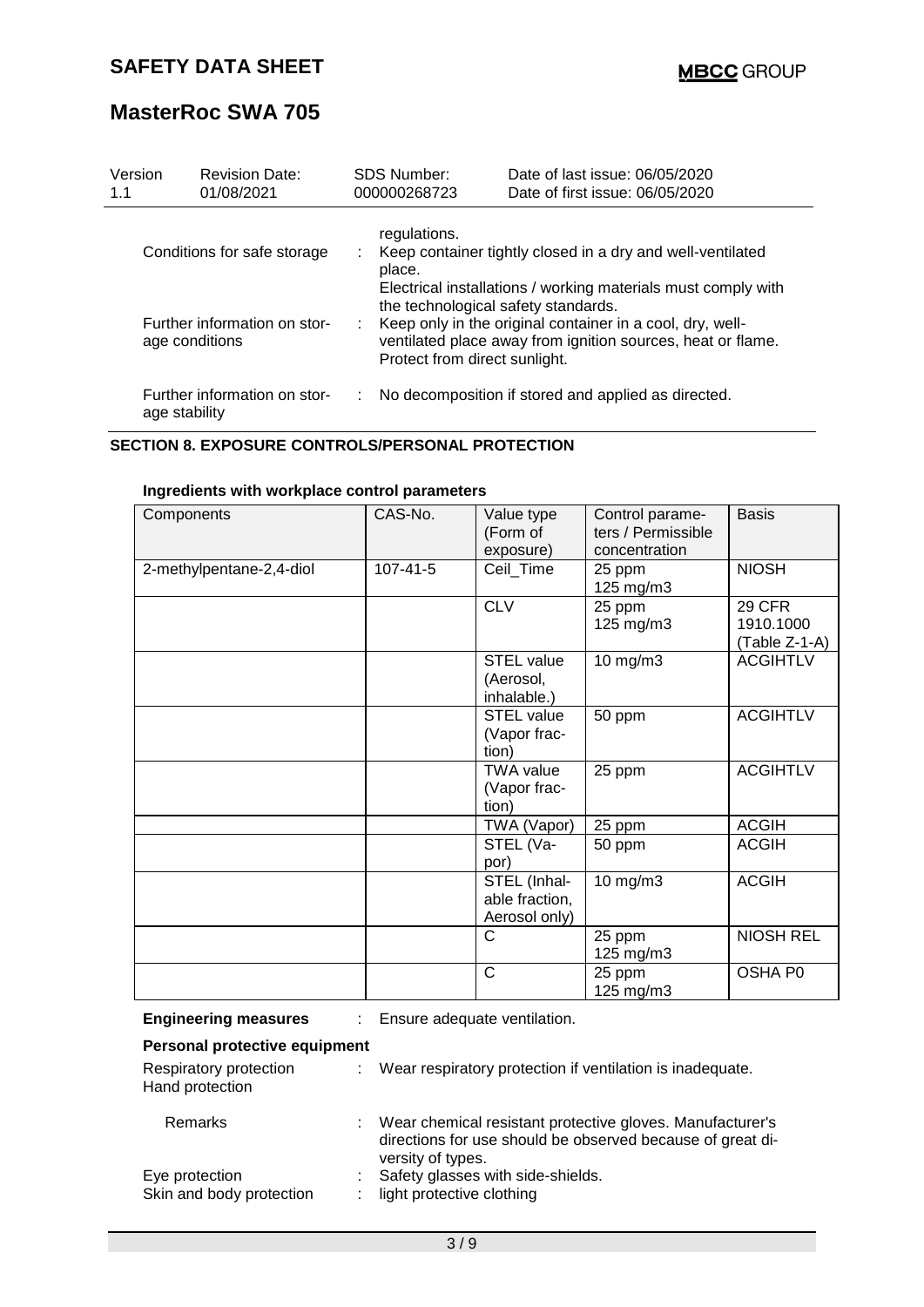# **MasterRoc SWA 705**

| Version<br>1.1 | <b>Revision Date:</b><br>01/08/2021                   |   | SDS Number:<br>000000268723                                                                                                                                                                                                                                                                                                                                                                                        | Date of last issue: 06/05/2020<br>Date of first issue: 06/05/2020 |  |
|----------------|-------------------------------------------------------|---|--------------------------------------------------------------------------------------------------------------------------------------------------------------------------------------------------------------------------------------------------------------------------------------------------------------------------------------------------------------------------------------------------------------------|-------------------------------------------------------------------|--|
|                | Protective measures<br>Hygiene measures               |   | Do not inhale gases/vapours/aerosols.<br>Avoid contact with the skin, eyes and clothing.<br>Avoid exposure - obtain special instructions before use.<br>Handle in accordance with good building materials hygiene<br>and safety practice.<br>Wearing of closed work clothing is recommended.<br>When using do not eat or drink.<br>When using do not smoke.<br>Wash hands before breaks and at the end of workday. |                                                                   |  |
|                | <b>SECTION 9. PHYSICAL AND CHEMICAL PROPERTIES</b>    |   |                                                                                                                                                                                                                                                                                                                                                                                                                    |                                                                   |  |
|                | Appearance                                            |   | liquid                                                                                                                                                                                                                                                                                                                                                                                                             |                                                                   |  |
|                | Color                                                 |   | light yellow                                                                                                                                                                                                                                                                                                                                                                                                       |                                                                   |  |
|                | Odor                                                  |   | mild                                                                                                                                                                                                                                                                                                                                                                                                               |                                                                   |  |
|                | Odor Threshold                                        |   | not determined                                                                                                                                                                                                                                                                                                                                                                                                     |                                                                   |  |
|                | pH                                                    |   | approx. 8.9 - 9.1                                                                                                                                                                                                                                                                                                                                                                                                  |                                                                   |  |
|                | Melting point                                         |   |                                                                                                                                                                                                                                                                                                                                                                                                                    | No applicable information available.                              |  |
|                | Boiling point/boiling range                           |   | > 212 °F / > 100 °C                                                                                                                                                                                                                                                                                                                                                                                                |                                                                   |  |
|                | Flash point                                           |   | does not flash                                                                                                                                                                                                                                                                                                                                                                                                     |                                                                   |  |
|                | Evaporation rate                                      |   | not determined                                                                                                                                                                                                                                                                                                                                                                                                     |                                                                   |  |
|                | Upper explosion limit / Upper<br>flammability limit   | ÷ |                                                                                                                                                                                                                                                                                                                                                                                                                    | No applicable information available.                              |  |
|                | Lower explosion limit / Lower :<br>flammability limit |   |                                                                                                                                                                                                                                                                                                                                                                                                                    | No applicable information available.                              |  |
|                | Vapor pressure                                        |   |                                                                                                                                                                                                                                                                                                                                                                                                                    | No applicable information available.                              |  |
|                | Relative vapor density                                |   | not determined                                                                                                                                                                                                                                                                                                                                                                                                     |                                                                   |  |
|                | Density                                               |   |                                                                                                                                                                                                                                                                                                                                                                                                                    | approx. 1.19 - 1.23 g/cm3 (68 °F / 20 °C)                         |  |
|                | Solubility(ies)<br>Water solubility                   |   | partly miscible (68 °F / 20 °C)                                                                                                                                                                                                                                                                                                                                                                                    |                                                                   |  |
|                | Solubility in other solvents                          | ÷ |                                                                                                                                                                                                                                                                                                                                                                                                                    | No applicable information available.                              |  |
|                | Partition coefficient: n-<br>octanol/water            |   | No data available                                                                                                                                                                                                                                                                                                                                                                                                  |                                                                   |  |
|                | Autoignition temperature                              | ÷ | No data available                                                                                                                                                                                                                                                                                                                                                                                                  |                                                                   |  |
|                | Decomposition temperature                             | ÷ | scribed/indicated.                                                                                                                                                                                                                                                                                                                                                                                                 | No decomposition if stored and handled as pre-                    |  |

Viscosity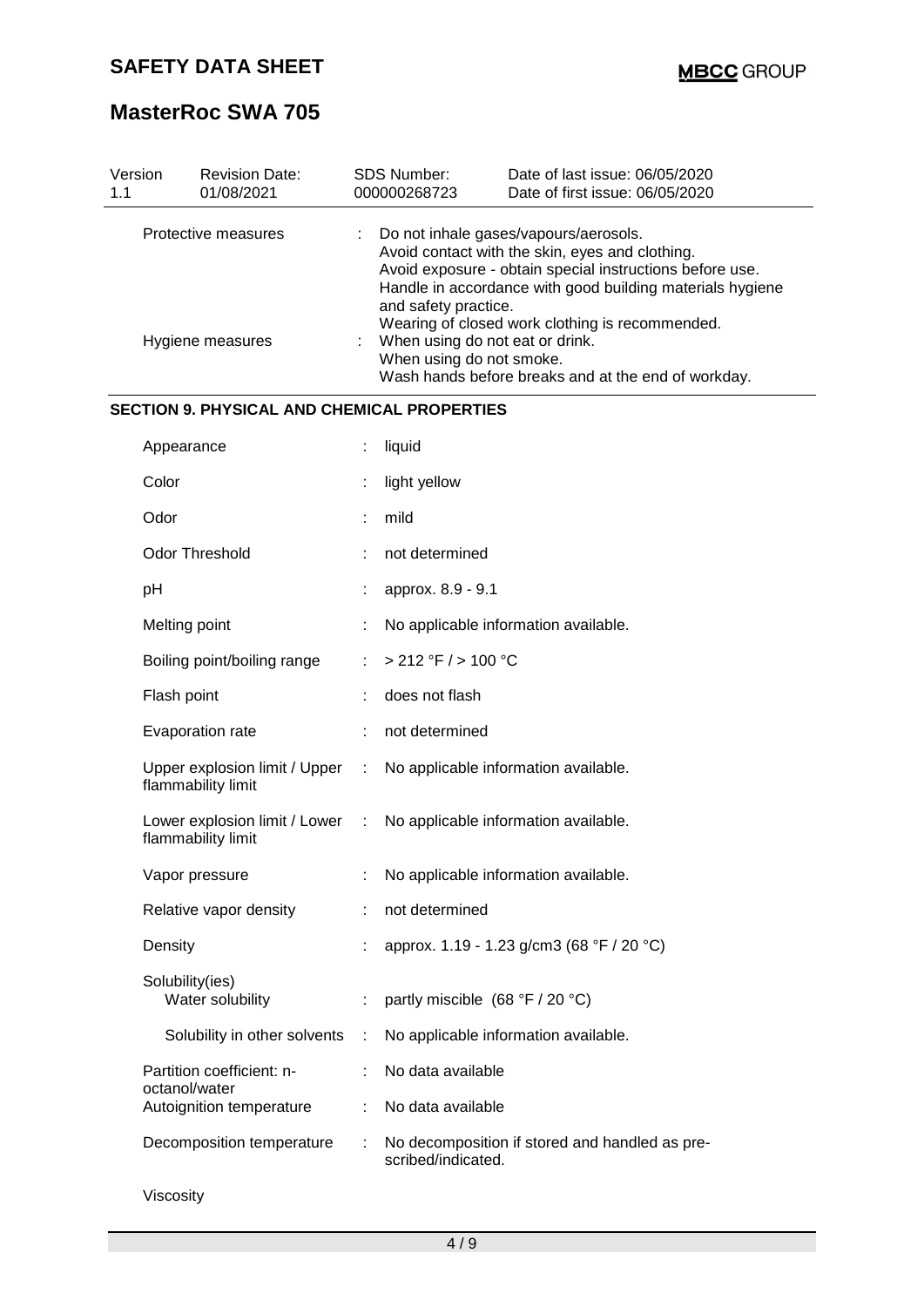# **MasterRoc SWA 705**

| Version<br>1.1              | <b>Revision Date:</b><br>01/08/2021 |                                           | <b>SDS Number:</b><br>000000268723   | Date of last issue: 06/05/2020<br>Date of first issue: 06/05/2020 |  |
|-----------------------------|-------------------------------------|-------------------------------------------|--------------------------------------|-------------------------------------------------------------------|--|
| Viscosity, dynamic          |                                     | t in                                      |                                      | approx. 3,000 - 6,000 mPa.s (68 °F / 20 °C)                       |  |
| Viscosity, kinematic        |                                     | No applicable information available.<br>÷ |                                      |                                                                   |  |
| <b>Explosive properties</b> |                                     |                                           | Not explosive<br>Not explosive       |                                                                   |  |
| Oxidizing properties        |                                     |                                           | not fire-propagating                 |                                                                   |  |
| Sublimation point           |                                     |                                           | No applicable information available. |                                                                   |  |
|                             | Molecular weight                    |                                           | No data available                    |                                                                   |  |
|                             | Metal corrosion rate                |                                           | No corrosive effect on metal.        |                                                                   |  |

#### **SECTION 10. STABILITY AND REACTIVITY**

| Reactivity                                    |    | : No hazardous reactions if stored and handled as pre-<br>scribed/indicated.                                                   |
|-----------------------------------------------|----|--------------------------------------------------------------------------------------------------------------------------------|
| Chemical stability                            | ÷. | The product is stable if stored and handled as pre-<br>scribed/indicated.                                                      |
| tions                                         |    | Possibility of hazardous reac- : No decomposition if stored and applied as directed.                                           |
| Conditions to avoid<br>Incompatible materials | ÷. | See SDS section 7 - Handling and storage.<br>Strong acids<br>Strong bases<br>Strong oxidizing agents<br>Strong reducing agents |
| Hazardous decomposition<br>products           | ÷. | No hazardous decomposition products if stored and handled<br>as prescribed/indicated.                                          |

#### **SECTION 11. TOXICOLOGICAL INFORMATION**

#### **Acute toxicity**

Not classified based on available information.

#### **Product:**

| Acute oral toxicity       | : Remarks: No data available. |
|---------------------------|-------------------------------|
| Acute inhalation toxicity | : Remarks: No data available. |
| Acute dermal toxicity     | Remarks: No data available.   |

#### **Skin corrosion/irritation**

Not classified based on available information.

#### **Serious eye damage/eye irritation**

Not classified based on available information.

#### **Respiratory or skin sensitization**

#### **Skin sensitization**

Not classified based on available information.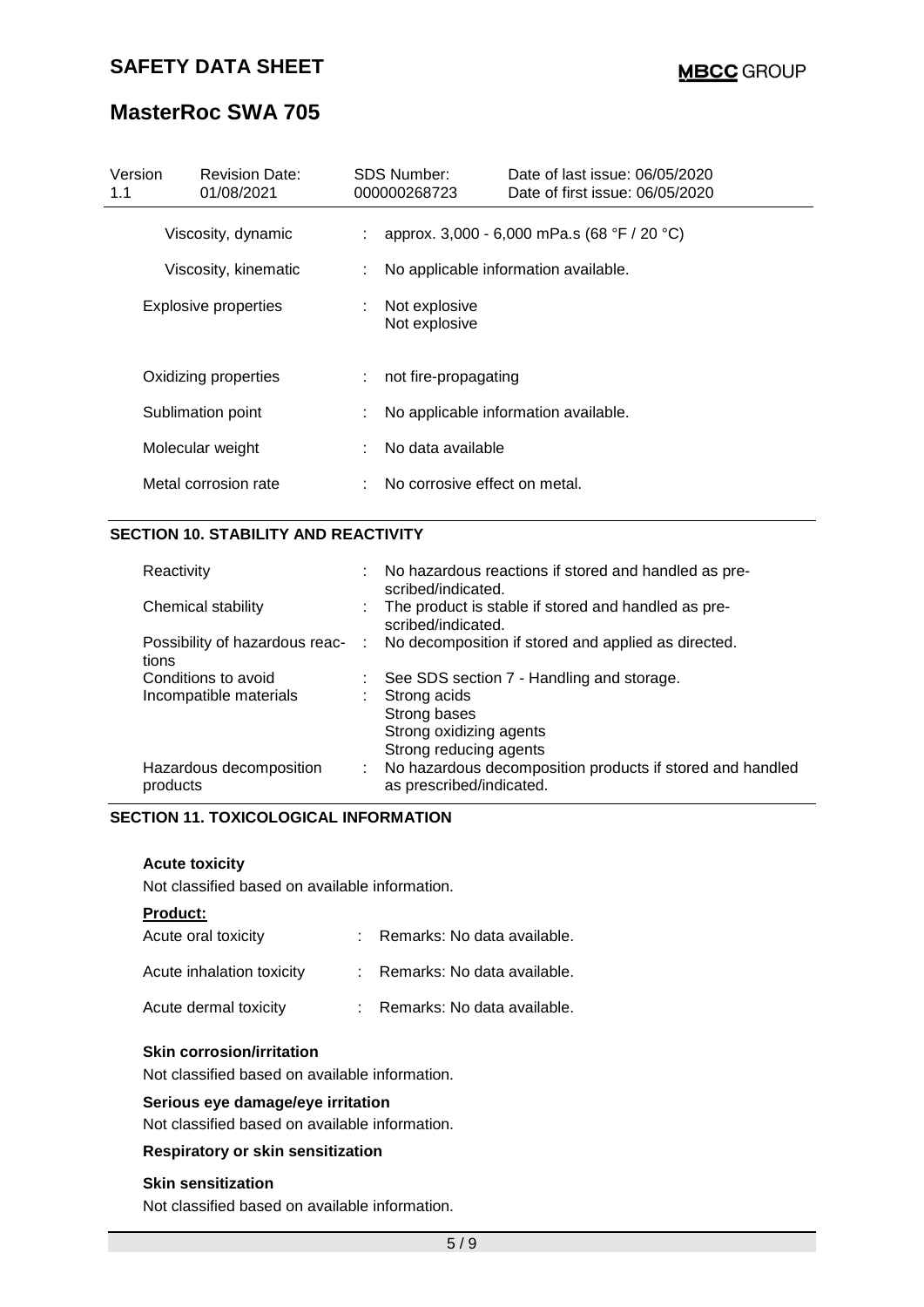# **MasterRoc SWA 705**

|                                   | <b>Revision Date:</b><br>01/08/2021                                             | <b>SDS Number:</b><br>000000268723          | Date of last issue: 06/05/2020<br>Date of first issue: 06/05/2020                                                                                                                                                             |
|-----------------------------------|---------------------------------------------------------------------------------|---------------------------------------------|-------------------------------------------------------------------------------------------------------------------------------------------------------------------------------------------------------------------------------|
|                                   | <b>Respiratory sensitization</b>                                                |                                             |                                                                                                                                                                                                                               |
|                                   | Not classified based on available information.                                  |                                             |                                                                                                                                                                                                                               |
|                                   | <b>Germ cell mutagenicity</b>                                                   |                                             |                                                                                                                                                                                                                               |
|                                   | Not classified based on available information.                                  |                                             |                                                                                                                                                                                                                               |
|                                   | Carcinogenicity                                                                 |                                             |                                                                                                                                                                                                                               |
|                                   | Not classified based on available information.                                  |                                             |                                                                                                                                                                                                                               |
|                                   | <b>Reproductive toxicity</b>                                                    |                                             |                                                                                                                                                                                                                               |
|                                   | Not classified based on available information.                                  |                                             |                                                                                                                                                                                                                               |
|                                   | <b>STOT-single exposure</b><br>Not classified based on available information.   |                                             |                                                                                                                                                                                                                               |
|                                   |                                                                                 |                                             |                                                                                                                                                                                                                               |
|                                   | <b>STOT-repeated exposure</b><br>Not classified based on available information. |                                             |                                                                                                                                                                                                                               |
|                                   | <b>Aspiration toxicity</b>                                                      |                                             |                                                                                                                                                                                                                               |
|                                   | Not classified based on available information.                                  |                                             |                                                                                                                                                                                                                               |
|                                   | <b>Further information</b>                                                      |                                             |                                                                                                                                                                                                                               |
|                                   |                                                                                 |                                             |                                                                                                                                                                                                                               |
| <b>Product:</b><br><b>Remarks</b> |                                                                                 |                                             | Health injuries are not known or expected under normal use.                                                                                                                                                                   |
|                                   |                                                                                 | components.                                 | The product has not been tested. The statements on toxicolo-<br>gy have been derived from the properties of the individual                                                                                                    |
|                                   | <b>SECTION 12. ECOLOGICAL INFORMATION</b><br><b>Ecotoxicity</b>                 |                                             |                                                                                                                                                                                                                               |
|                                   | No data available                                                               |                                             |                                                                                                                                                                                                                               |
|                                   | <b>Persistence and degradability</b><br>No data available                       |                                             |                                                                                                                                                                                                                               |
|                                   |                                                                                 |                                             |                                                                                                                                                                                                                               |
|                                   | <b>Bioaccumulative potential</b>                                                |                                             |                                                                                                                                                                                                                               |
|                                   |                                                                                 |                                             |                                                                                                                                                                                                                               |
|                                   | Components:                                                                     |                                             |                                                                                                                                                                                                                               |
|                                   | 2-methylpentane-2,4-diol:                                                       |                                             |                                                                                                                                                                                                                               |
|                                   | Partition coefficient: n-<br>octanol/water                                      | log Pow: 0.58<br>Method: other (calculated) |                                                                                                                                                                                                                               |
|                                   | <b>Mobility in soil</b>                                                         |                                             |                                                                                                                                                                                                                               |
|                                   | No data available                                                               |                                             |                                                                                                                                                                                                                               |
|                                   | Other adverse effects                                                           |                                             |                                                                                                                                                                                                                               |
| <b>Product:</b>                   |                                                                                 |                                             |                                                                                                                                                                                                                               |
| mation                            | Additional ecological infor-                                                    | components.                                 | There is a high probability that the product is not acutely<br>harmful to aquatic organisms.<br>The product has not been tested. The statements on ecotoxi-<br>cology have been derived from the properties of the individual |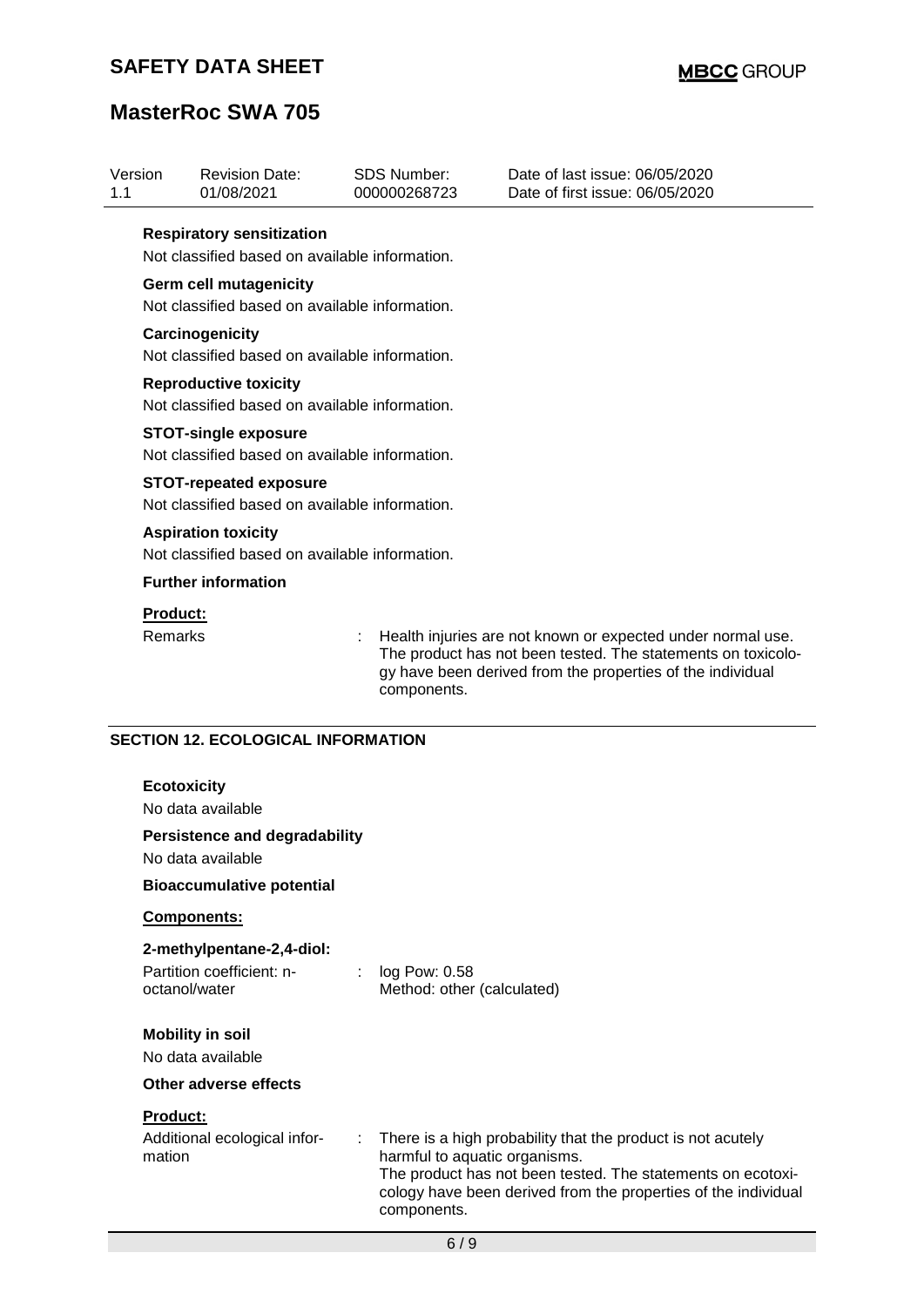## **MasterRoc SWA 705**

| Version | <b>Revision Date:</b> | SDS Number:  | Date of last issue: 06/05/2020  |
|---------|-----------------------|--------------|---------------------------------|
| 1.1     | 01/08/2021            | 000000268723 | Date of first issue: 06/05/2020 |

#### **SECTION 13. DISPOSAL CONSIDERATIONS**

| <b>Disposal methods</b> |                                                                                                                                                                                                                 |
|-------------------------|-----------------------------------------------------------------------------------------------------------------------------------------------------------------------------------------------------------------|
| Waste from residues     | Dispose of in accordance with national, state and local regula-<br>tions.                                                                                                                                       |
| Contaminated packaging  | Do not contaminate ponds, waterways or ditches with chemi-<br>cal or used container.<br>Do not discharge into drains/surface waters/groundwater.<br>Contaminated packaging should be emptied as far as possible |
|                         | and disposed of in the same manner as the sub-<br>stance/product.                                                                                                                                               |

#### **SECTION 14. TRANSPORT INFORMATION**

#### **International Regulations**

#### **UNRTDG**

Not regulated as a dangerous good

#### **IATA-DGR**

Not regulated as a dangerous good

#### **IMDG-Code**

Not regulated as a dangerous good

**Transport in bulk according to Annex II of MARPOL 73/78 and the IBC Code**

Not applicable for product as supplied.

#### **Domestic regulation**

**49 CFR**

Not regulated as a dangerous good

#### **SECTION 15. REGULATORY INFORMATION**

#### **California Prop. 65**

WARNING: This product can expose you to chemicals including ethylene oxide, which is/are known to the State of California to cause cancer and birth defects or other reproductive harm. For more information go to www.P65Warnings.ca.gov.

|            | The ingredients of this product are reported in the following inventories:                                                                              |
|------------|---------------------------------------------------------------------------------------------------------------------------------------------------------|
| <b>DSL</b> | : All components of this product are on the Canadian DSL                                                                                                |
| TSCA       | : All chemical substances in this product are either listed as<br>active on the TSCA Inventory or are in compliance with a<br>TSCA Inventory exemption. |

#### **SECTION 16. OTHER INFORMATION**

#### **Further information**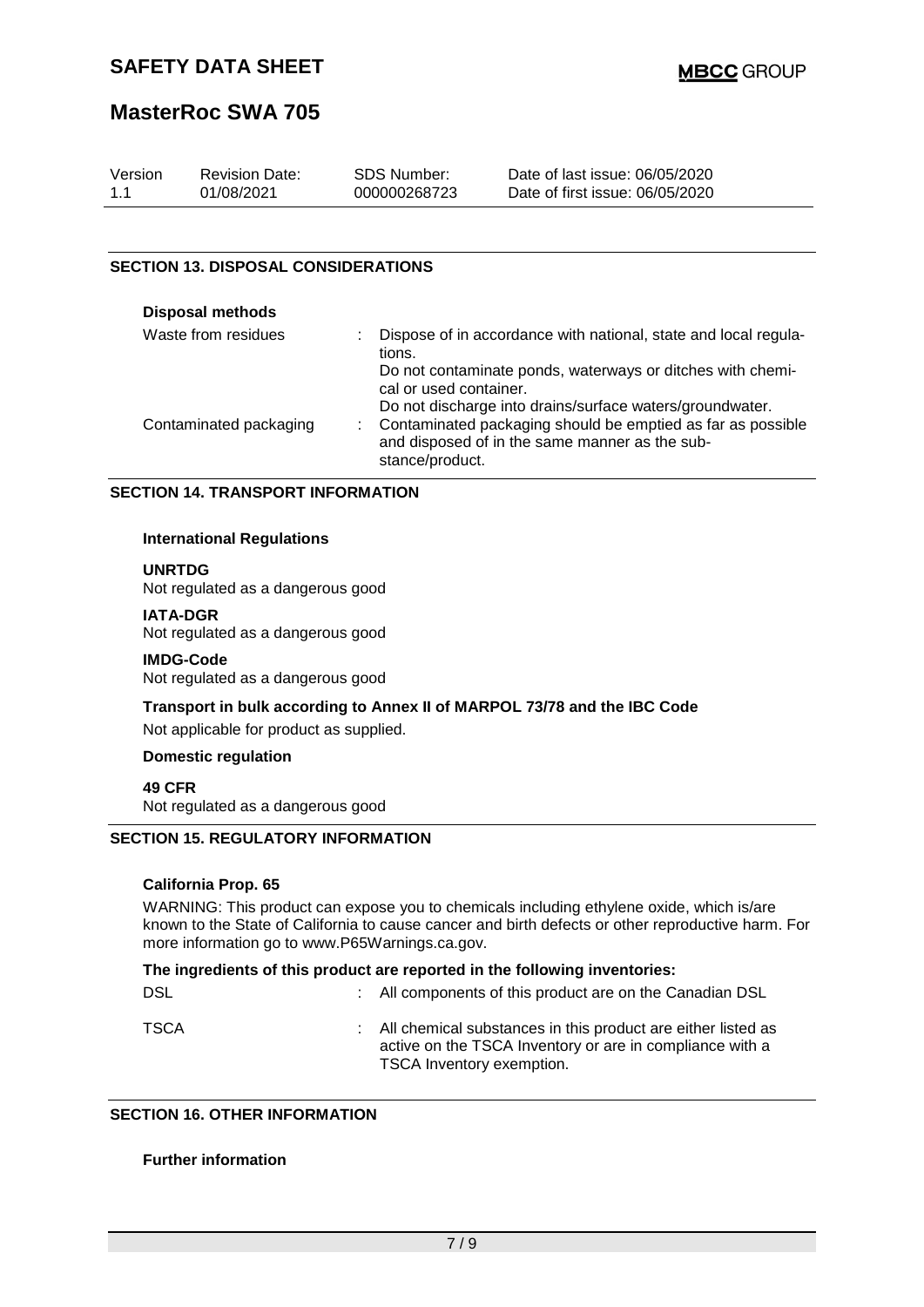

AICS - Australian Inventory of Chemical Substances; ASTM - American Society for the Testing of Materials; bw - Body weight; CERCLA - Comprehensive Environmental Response, Compensation, and Liability Act; CMR - Carcinogen, Mutagen or Reproductive Toxicant; DIN - Standard of the German Institute for Standardisation; DOT - Department of Transportation; DSL - Domestic Substances List (Canada); ECx - Concentration associated with x% response; EHS - Extremely Hazardous Substance; ELx - Loading rate associated with x% response; EmS - Emergency Schedule; ENCS - Existing and New Chemical Substances (Japan); ErCx - Concentration associated with x% growth rate response; ERG - Emergency Response Guide; GHS - Globally Harmonized System; GLP - Good Laboratory Practice; HMIS - Hazardous Materials Identification System; IARC - International Agency for Research on Cancer; IATA - International Air Transport Association; IBC - International Code for the Construction and Equipment of Ships carrying Dangerous Chemicals in Bulk; IC50 - Half maximal inhibitory concentration; ICAO - International Civil Aviation Organization; IECSC - Inventory of Existing Chemical Substances in China; IMDG - International Maritime Dangerous Goods; IMO - International Maritime Organization; ISHL - Indus-